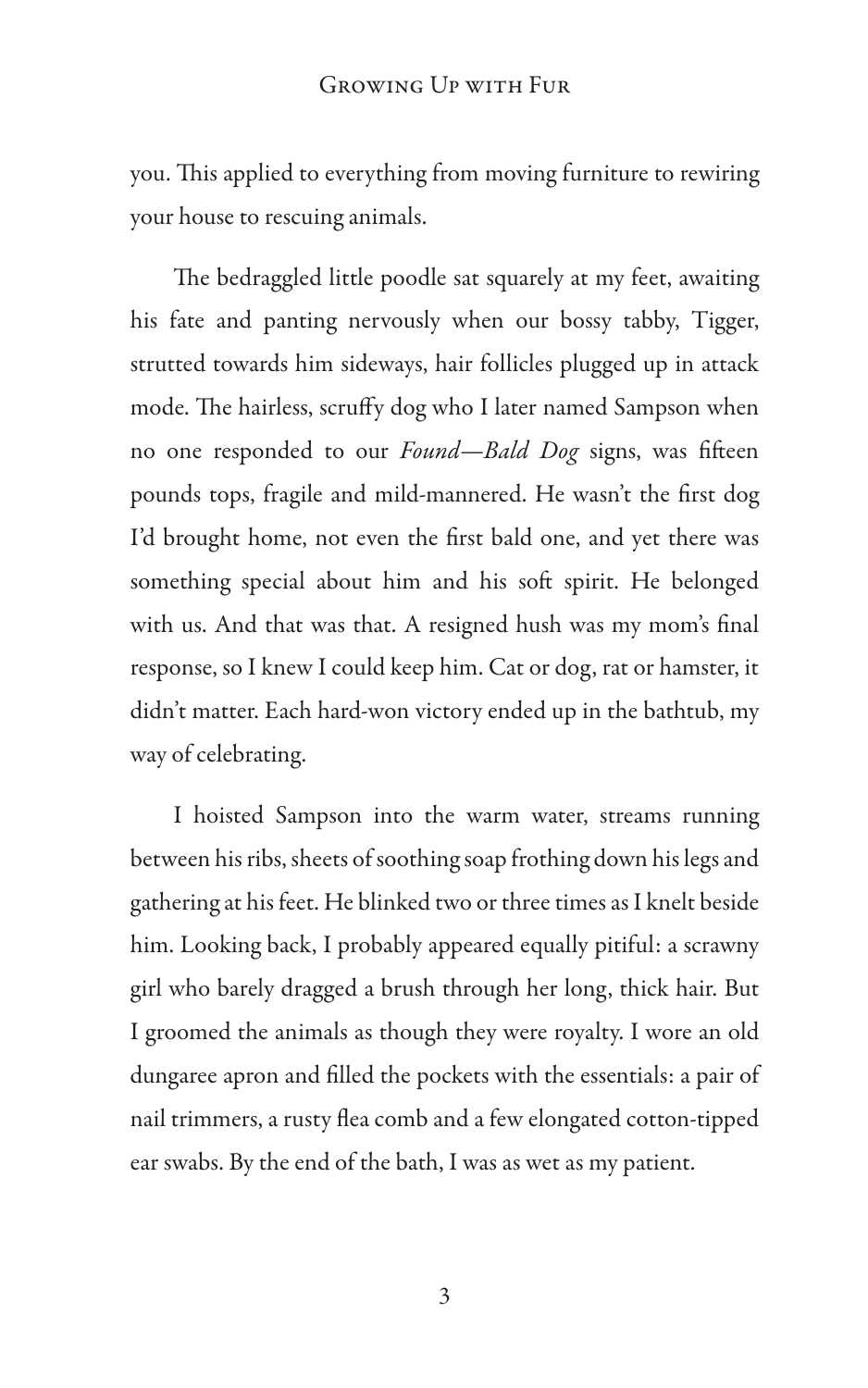## The Proof is in the Poodle

Sampson looked up at me, curious about all the attention. I plucked smatterings of black discharge from the corners of his eyes, checked his ears for mites and combed over his rump, looking for signs of fleas. I investigated every nook and cranny, leaning over my subject until my back ached. I didn't want even one parasite to escape, lest my mother put the kibosh on my new dog.

This ritual with my newfound strays commonly resulted in bruises on my knees, scratches on my arms and water running down my apron and splattering in my face. After grooming, I'd admire the combed-out new addition to our household as you would a flower garden after a day of weeding. But this particular poodle's bath only served to uncover additional red blotches, making my new dog appear even more tattered, with no remaining dirt to hide the evidence.

As I toweled him off, I looked past his pustules to the possible champion that might emerge from this unwanted pooch. He might become a prized cancer-sniffer and save hundreds of people. We'd convince Westminster to start a mutt class. Then, we'd win every show. Despite the scattered, patchy tufts of fur, I imagined a valuable variety of poodle, the type a rich lady might tuck under her arm on the way to the hairdresser.

Other thirteen-year-old girls didn't understand. While it seemed perfectly normal for me to spend a lunch hour reaching into a dumpster to pluck out a feral kitten that would show its

4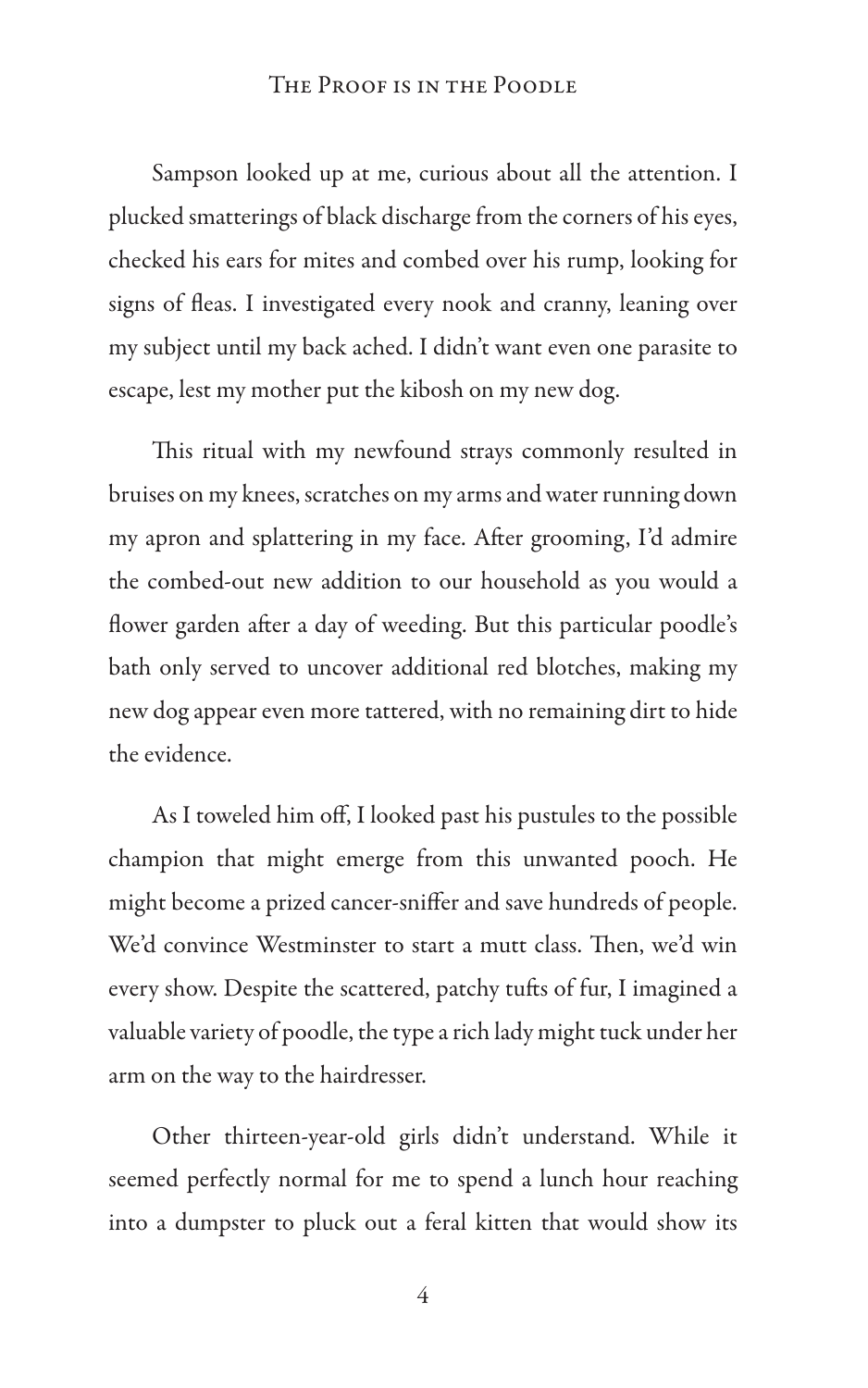## Growing Up with Fur

appreciation by scratching my arm and expressing its anal glands onto my shirt, girls at school were more apt to primp their hair in front of the mirror. While they spent the weekend trolling the mall for boys, I worked at a local stable in exchange for riding lessons. I cleaned stalls, swept aisles and scrubbed buckets, happily picking stones from hooves, probing for signs of thrush and cultivating a lifelong addiction to the smell of horses.

As long as they came from an animal and not a person, bodily excretions from any orifice were handled like a cluster of crumbs from a morning muffin. Yes, you needed to wipe them off, but there was no hurry. A smear of blood on my shirt from my cat's infected tooth was a badge of honor, as was the small patch of diarrhea on my pant leg from a nervous rat. It was nothing to get worked up over.

Fighting my animal-rescuing tendencies was a losing battle and my mom knew it. I was already on my life's path—first as a horse trainer and then, later, as a holistic veterinarian. My family might have preferred that I end up like my brother, Neil, who would become fluent in German prior to working on the Human Proteome Project. But instead, I fought for my rescued band of misfits: Tigger, our brown tabby; Cirrus, a long-haired white cat; Dolly Madison, an elegant black cat; Shadow, a Siamese the neighbors could hear howl at feeding time; Julietta, a basset mix who would follow me up ladders and down slides; and Rufus

5